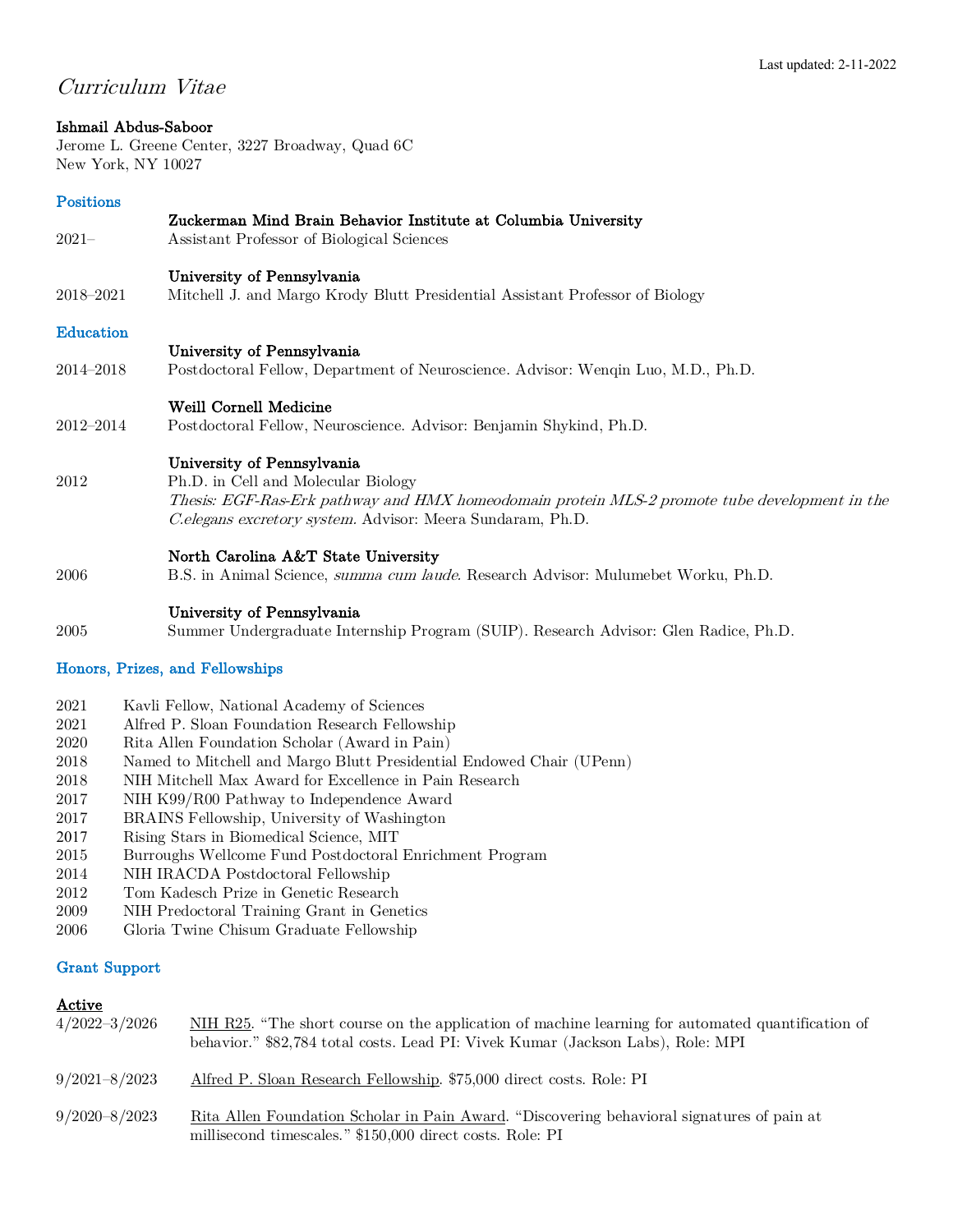### Pending

| $6/2022 - 6/2023$              | Brain Research Foundation Seed Grant (Columbia nominee). "Investigating a skin-brain neuronal<br>pathway for rewarding social touch." \$80,000 direct costs. Role: PI                                  |
|--------------------------------|--------------------------------------------------------------------------------------------------------------------------------------------------------------------------------------------------------|
| $6/2022 - 6/2025$              | McKnight Scholar Award. "Skin-brain axis for rewarding touch." \$225,000 directs costs. Role: PI                                                                                                       |
| $6/2022 - 6/2025$              | Klingenstein-Simons Fellowship Award in Neuroscience. "Imaging and modulating neural circuits in a<br>skin-brain pathway for rewarding touch." \$225,000 directs costs. Role: PI                       |
| $8/2022 - 7/2025$              | NIH/BRAIN Initiative R01. "Translational regulation of neuronal identity and connectivity."<br>\$4,787,175 total costs. PIs: Stavros Lomvardas, Charles Zuker. Role: Co-I                              |
| $9/2022 - 8/2026$              | Pew Biomedical Scholar Award (nominee). "Elucidating pain sensation and emotion from circuits to<br>cells to genes." \$300,000 direct costs. Role: PI                                                  |
| $9/2022 - 8/2026$              | Beckman Young Investigator (full proposal invited). "How do neurons in the skin trigger pleasurable<br>touch?" \$600,000 direct costs. Role: PI                                                        |
| $9/2022 - 8/2027$              | NIH/NINDS R01. "Equal pain for different work: Sex differences in microglial signaling pathways."<br>PIs: Michael Burton, Ted Price, Victoria Abraira. Role: Co-I. \$740,470 sub-award total costs.    |
| Completed<br>$9/2017 - 8/2021$ | NIH K99/R00 Pathway to Independence Award (DE026807). "Determining the functions of<br>molecularly defined populations of nociceptors in spinal and dental pain." \$1,116,555 total costs.<br>Role: PI |
| $9/2015 - 8/2018$              | Burroughs Wellcome Fund Postdoctoral Enrichment Program. "Defining the neural mechanisms<br>mediating crosstalk between touch and pain." $60,000$ direct costs. Role: PI                               |
| $6/2016 - 12/2017$             | Burroughs Wellcome Fund Collaborative Research Travel Grant. "Optogenetic and brain imaging<br>investigation of pain neural circuitry." \$8,000 direct costs. Role: PI; Co-I: Jin Lee, Stanford        |
| $9/2014 - 7/2017$              | NIH IRACDA Postdoc Fellowship (K12 GM081295). "Dissect neural mechanisms underlying the<br>crosstalk between touch and pain."                                                                          |
| $9/2009 - 8/2011$              | NIH Predoctoral Training Program in Genetics (T32 GM008216)                                                                                                                                            |

### Publications

### Assistant Professor

### Preprints currently under review or in revision

[1] Middleton L, Schaffler M, Succi I, Foster W, Gradwell M, Bohic M, Ejoh L, Abraira V, Abdus-Saboor, I. Identification of touch neurons underlying dopaminergic pleasurable touch and sexual receptivity. Cell, in revision

[2] Bohic M, Pattison L, Jhumka A, Rossi H, Thackray J, Ricci M, Foster W, Arnold J, Mossazghi N, Yttri E, Tischfield, MA, Smith ESJ, **Abdus-Saboor I.**\*, Abraira V<sup>\*</sup>. Mapping the signatures of inflammatory pain and its relief. <u>Neuron</u>, under review. ( \* joint corresponding authors)

[3] Schaffler M, Johnson M, Arnold J, Foster W, Blendy J, Hultman R, **Abdus-Saboor, I**. A critical role for touch neurons in a skin-brain axis for stress resilience. In preparation (Journal of Neuroscience)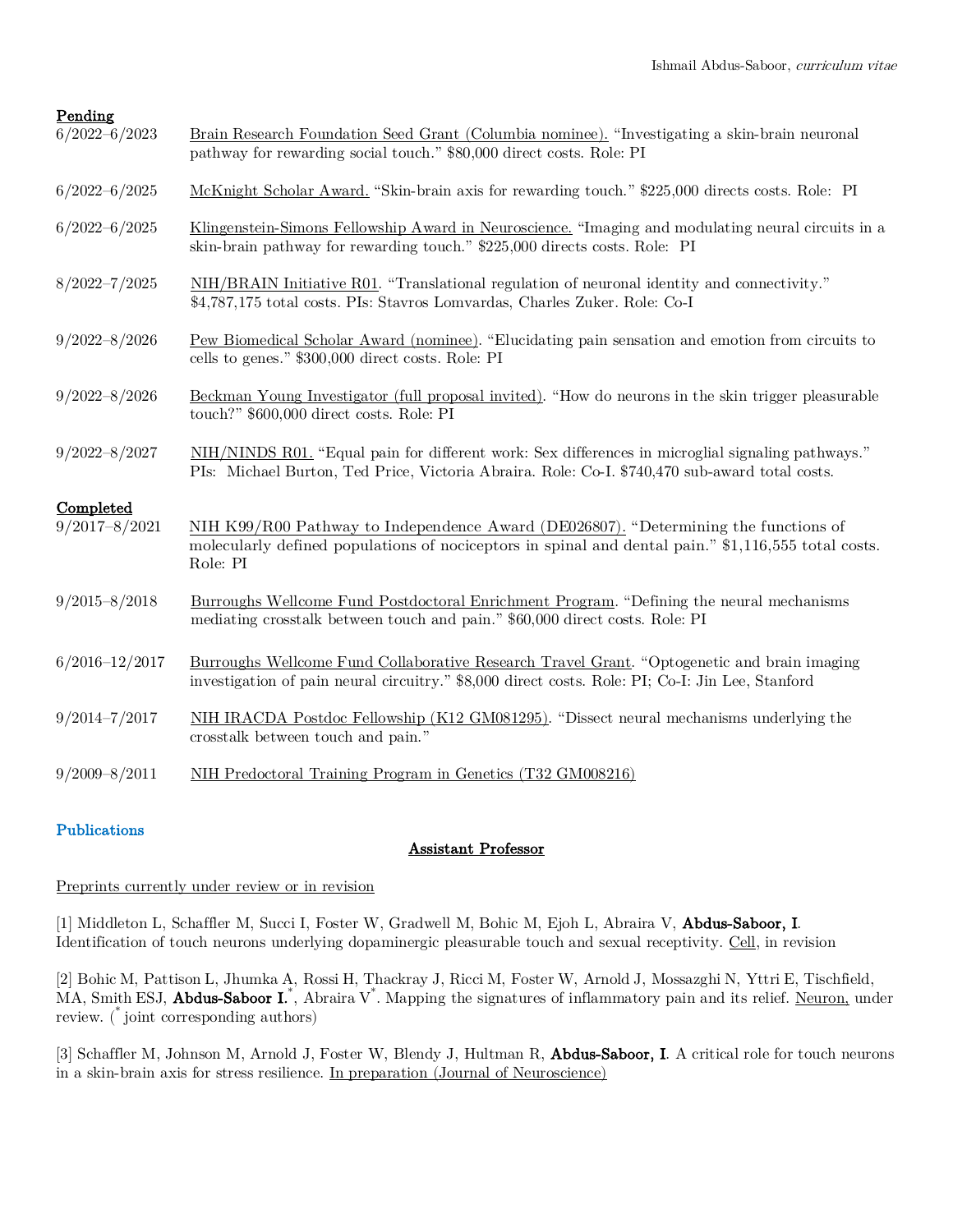### Peer-reviewed articles

[1] Toussaint A, Foster W, Jones JM, Kaufmann S, Wachira M, Hughes R, Bongiovanni AR, Famularo ST, Dunham B, Schwark R, Karbalaei R, Dressler C, Bavley CC, Fried NT, Wimmer M, Abdus-Saboor I. Chronic paternal morphine exposure increases sensitivity to morphine-derived pain relief in male progeny. Science Advances, (2022).

[2] Jones JM, Foster W, Twomey CR, Burdge J, Ahmed OM, Pereira TD, Wojick JA, Corder G, Plotkin JB, Abdus-Saboor I. A machine-vision approach for automated pain measurement at millisecond timescales. eLife 9:e57258 (2020).

[3] Rossi HL, See LP, Foster W, Pitake S, Gibbs J, Schmidt B, Mitchell CH, **Abdus-Saboor I.** Evoked and spontaneous pain assessment in a dental pulp injury model. Scientific Reports 17;10(1):2759 (2020).

[4] Pitake S, Middleton LJ, **Abdus-Saboor I**, Mishra SK. Inflammation induced sensory nerve growth and pain hypersensitivity requires the N-type calcium channel Cav2.2. Front Neurosci 19;13:1009 (2019).

### Postdoctoral Fellow

[5] Abdus-Saboor I, Fried NT, Lay M, Burdge J, Swanson K, Fischer R, Jones J, Dong P, Cai W, Guo X, Tao YX, Bethea J, Ma M, Dong X, Ding L, Luo W. Development of a mouse pain scale using sub-second behavioral mapping and statistical modeling. Cell Reports 6;28(6):1623-1634 (2019).

[6] Olson W, Abdus-Saboor I, Cui L, Burdge J, Raabe T, Ma M, Luo W. Sparse genetic tracing reveals regionally specific functional organization of mammalian nociceptors. eLife 12;6:e29507 (2017).

[7] Cui L, Miao X, Liang L, Abdus-Saboor I, Olson W, Fleming MS, Ma M, Tao YX, Luo W. Identification of early RET+ deep dorsal spinal cord interneurons in gating pain. Neuron 91, 1–17 (2016).

[8] Abdus-Saboor I., Al Nufal MJ, Agha MV, Ruinart de Brimont M, Fleischmann A, Shykind B. An expression refinement process ensures singular odorant receptor gene choice. Current Biology 26, 1083–90 (2016).

[9] Fleischmann A, Abdus-Saboor I, Sayed A, Shykind B. Functional interrogation of an odorant receptor locus reveals multiple axes of transcriptional regulation. PLoS Biology 11(5):e1001568 (2013).

### Graduate Student

[10] Abdus-Saboor I, Stone CE, Murray JI, Sundaram MV. The Nkx5/Hmx homeodomain protein MLS-2 is required for proper tube cell shape in the *C.elegans* excretory system. Developmental Biology 366, 298–307 (2012).

[11] Abdus-Saboor I, Mancuso VP, Murray JI, Palozola K, Norris C, Hall DH, Howell K, Huang K, Sundaram MV. Notch and Ras promote sequential steps of excretory tube development in C. elegans. Development 138, 3545– 3555(2011).

### Protocols

[1] Burdge J, Fried N, Abdus-Saboor I. Using high-speed videography for objective and reproducible pain measurement on a mouse pain scale. Star Protocols 2,100322 (2021)

### Commentaries

[1] Burdge J, Anissa Jhumka, Bravo I, Abdus-Saboor I. Taking a deep breath: How a brainstem pathway integrates pain and breathing. Neuron (in press)

### Book Chapters

[1] Abdus-Saboor I, Luo W. Measuring mouse somatosensory reflexive behaviors with high-speed videography, statistical modeling, and machine learning. Contemporary approaches to the study of pain: from molecules to neural networks. Springer Nature, 2021 (in press). Edited by Rebecca Seal.

### Reviews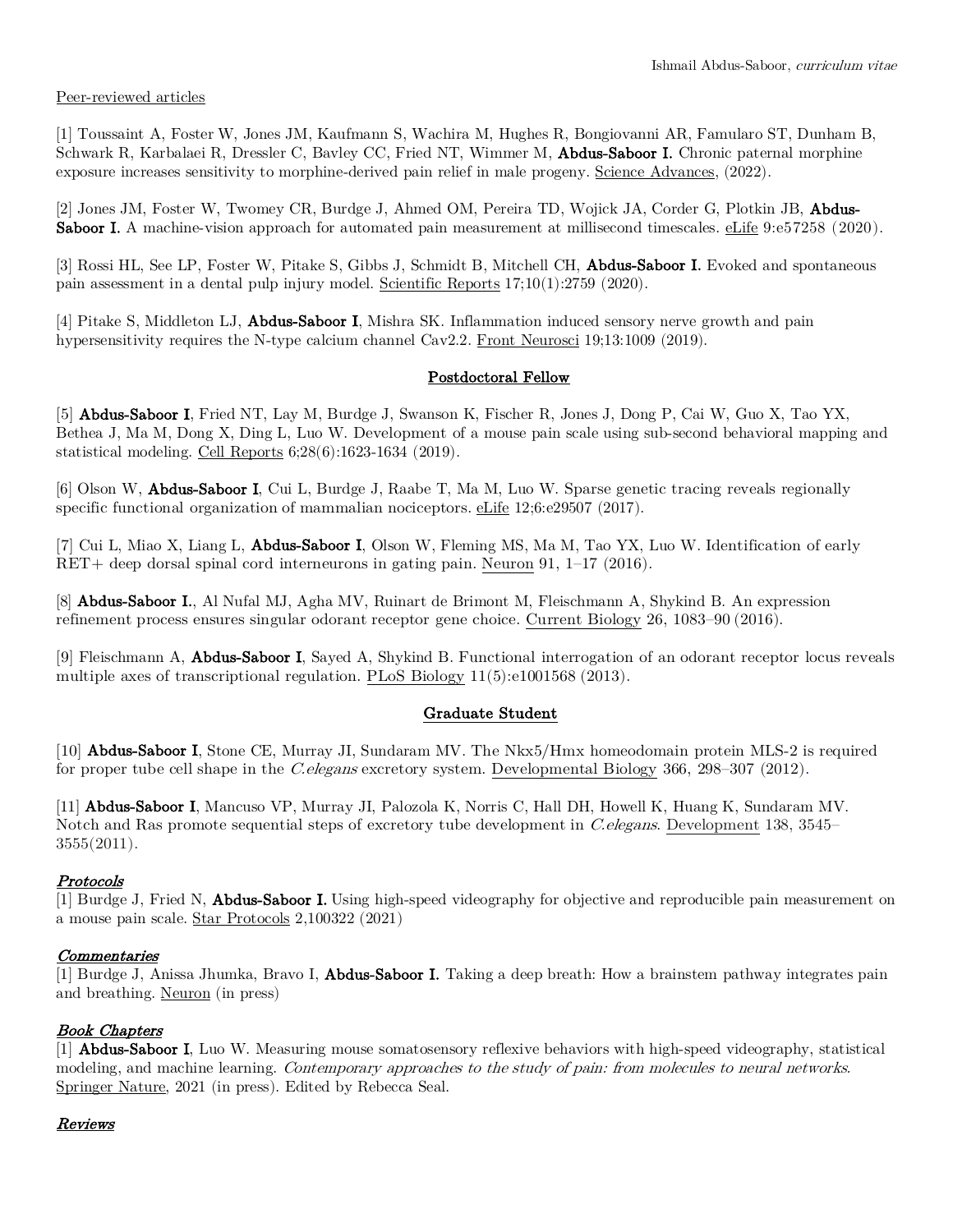[1] Z. Anissa Jhumka, Abdus-Saboor I. Next generation behavioral sequencing for advancing pain quantification. Current Opinion in Neurobiology (under review)

[2] Middleton LJ, Abdus-Saboor I. Bridging skin, brain, and behavior to understand pleasurable social touch. Current Opinion in Neurobiology (in revision)

[3] Inclan-Rico JM, Kim BS<sup>\*</sup>, Abdus-Saboor I.<sup>\*</sup> Beyond somatosensation: Mrgprs in mucosal tissues. Neuroscience Letters Feb 11;135689 (2021)

[4] Fried NT, Chamessian A, Zylka MJ, Abdus-Saboor I. Improving pain assessment in mice and rats with advanced videography and computational approaches. Pain 161(7):1420-1424 (2020).

[5] Schaffler M.D., Middleton L.J., **Abdus-Saboor I.** Mechanisms of tactile sensory phenotypes in autism: current understanding, and future directions for research. Current Psychiatry Rep. 5;21(12):134 (2019).

[6] Abdus-Saboor I., Fleischmann A., Shykind B. "Setting limits: maintaining order in a large gene family." **Transcription**  $5:28978(2014)$ .

### Other articles

[1] Ishmail Abdus-Saboor feature interview, Neuron (2021). https://doi.org/10.1016/j.neuron.2021.09.026

### Courses Taught

### Columbia University

### BIOL UN3004 Neurobiology I: Cellular and Molecular Neurobiology

• Teach  $50\%$  of course with Stuart Firestein (Fall 2022)

G4340: Survey of Neuroscience, Spring 2022 (guest lecture) BIOL GR9301: Pre-research seminar, Fall 2021 (guest lecture)

### The Jackson Laboratory

### Short Course on the Application of Machine Learning for Automated Quantification of Behavior

• Course Co-Director with Vivek Kumar, Ann Kennedy, and Gordon Berman (Fall 2022)

### University of Pennsylvania

### BIOL 221: Molecular Biology and Genetics

• Taught 50% of course with Mia Levine. 150 students. (Spring 2019, 2020, 2021)

NGG 588: Topics in Translational Neuroscience, Spring 2020 (guest lecture) CAMB 550: Genetic Principles, 2015 (guest lecture) BIOL 221: Molecular Biology and Genetics, 2010 (Teaching Assistant)

### Rutgers University-Camden

### BIO 50:120:110 Biology of Disease: History of Biological Discoveries

• Taught  $100\%$  of course (Spring & Fall 2016)

### Lincoln University

### BIO 313: History of Biology

• Taught 100\% of course (Fall 2015)

Research Advising: (\*denotes underrepresented minority)

# Postdoctoral Fellows (3)

1. \*Andre Toussaint (PhD., Temple University) (incoming spring 2022) Junior Fellow of the Simons Society of Fellows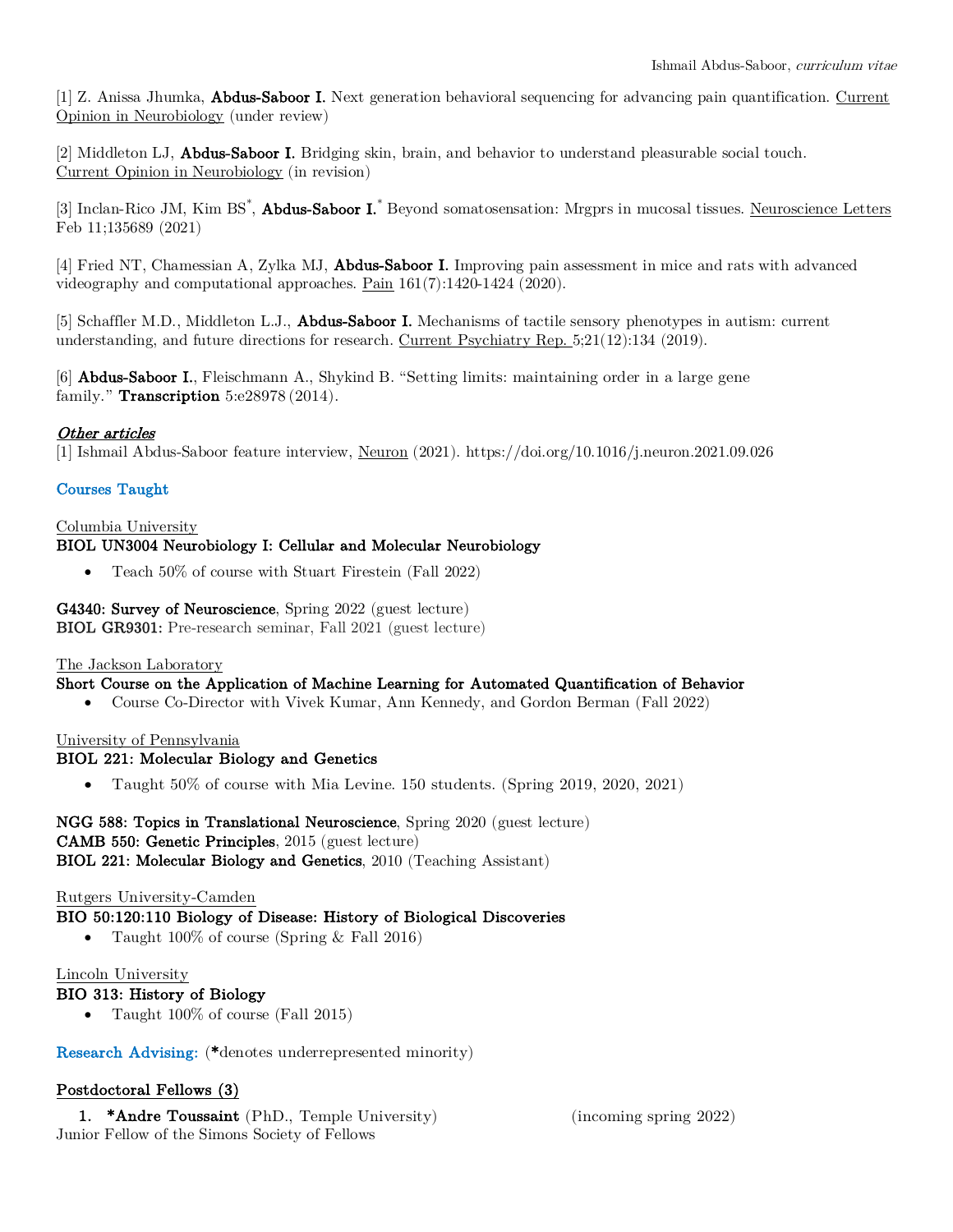| 2. Z. Anissa Jhumka. (PhD., Aix-Marseille University, France)                                                                                                                                                                                                                                                                                                                                                                                                                                                                                                                  | (2021–present)  |
|--------------------------------------------------------------------------------------------------------------------------------------------------------------------------------------------------------------------------------------------------------------------------------------------------------------------------------------------------------------------------------------------------------------------------------------------------------------------------------------------------------------------------------------------------------------------------------|-----------------|
| <b>3. Heather Rossi</b> (PhD., University of Florida)<br>Current Position: Research Associate, University of Pennsylvania                                                                                                                                                                                                                                                                                                                                                                                                                                                      | $(2018 - 2021)$ |
| Graduate Fellows (5)                                                                                                                                                                                                                                                                                                                                                                                                                                                                                                                                                           |                 |
| 1. *Rachel Frazer (B.A., Wellesley College)<br>Columbia Neurobiology and Behavior PhD Program<br>NSF Graduate Research Fellowship                                                                                                                                                                                                                                                                                                                                                                                                                                              | (2021–present)  |
| Ryan Schwark (B.A., Elizabethtown College)<br>2.<br>Columbia Biological Sciences PhD Program (transferred from University of Pennsylvania)                                                                                                                                                                                                                                                                                                                                                                                                                                     | (2020–present)  |
| <b>Justin Burdge</b> (B.S., University of Pennsylvania)<br>3.<br>Columbia Biological Sciences PhD Program (transferred from University of Pennsylvania)<br>NIH T32 Training Program in Genetics (University of Pennsylvania)                                                                                                                                                                                                                                                                                                                                                   | (2020–present)  |
| 4. Leah Middleton (B.A., Mount Holyoke College)<br>University of Pennsylvania Neuroscience PhD Program<br>F31 NIH/NINDS Ruth L. Kirschstein Individual Predoctoral NRSA Fellowship                                                                                                                                                                                                                                                                                                                                                                                             | (2018–present)  |
| *Melanie Schaffler (B.A., Wesleyan University)<br>5.<br>University of Pennsylvania Neuroscience PhD Program<br>F31 NIH/NCCIH Ruth L. Kirschstein Individual Predoctoral NRSA Fellowship                                                                                                                                                                                                                                                                                                                                                                                        | (2018–present)  |
| Graduate Rotation Students (10)<br>Jessica Burke, Neurobiology and Behavior, Spring 2022<br>*Amanda Anqueira-González, Neurobiology and Behavior, Spring 2022<br>*Isabel Marianna Bravo, Neurobiology and Behavior, Spring 2022<br>*Rachel Frazer, Neurobiology and Behavior, Fall 2021<br>*Lindsay Ejoh, Neuroscience, Fall 2020<br>*Erin (Evonne) Jean, Immunology, Summer 2020<br>Ryan Schwark, Biological Sciences, Spring 2020<br>Justin Burdge, Biological Sciences, Fall 2019<br>Leah Middleton, Neuroscience, Fall 2018<br>*Melanie Schaffler, Neuroscience, Fall 2018 |                 |
| Post-Bac Technicians (4)                                                                                                                                                                                                                                                                                                                                                                                                                                                                                                                                                       |                 |
| *Jared Boyce (B.S., Dartmouth College)<br>1.                                                                                                                                                                                                                                                                                                                                                                                                                                                                                                                                   | $(2021 - 2022)$ |
| 2.<br>Isabella Succi (B.S., St.Joseph's University)                                                                                                                                                                                                                                                                                                                                                                                                                                                                                                                            | $(2020 - 2022)$ |
| 3.<br>William Foster (B.A., Haverford College)                                                                                                                                                                                                                                                                                                                                                                                                                                                                                                                                 | $(2018 - 2021)$ |
| *Jessica Jones (B.S., UC Santa Cruz)<br>4.<br>Current Position: PhD student in John Tuthill's lab at University of Washington                                                                                                                                                                                                                                                                                                                                                                                                                                                  | $(2018 - 2020)$ |
| Undergraduates (10)                                                                                                                                                                                                                                                                                                                                                                                                                                                                                                                                                            |                 |

Columbia University \*Alexis Marshall, \*Wadzanayi Michelle Mayiseni, \*Simon Ogundare, Phaelen Chang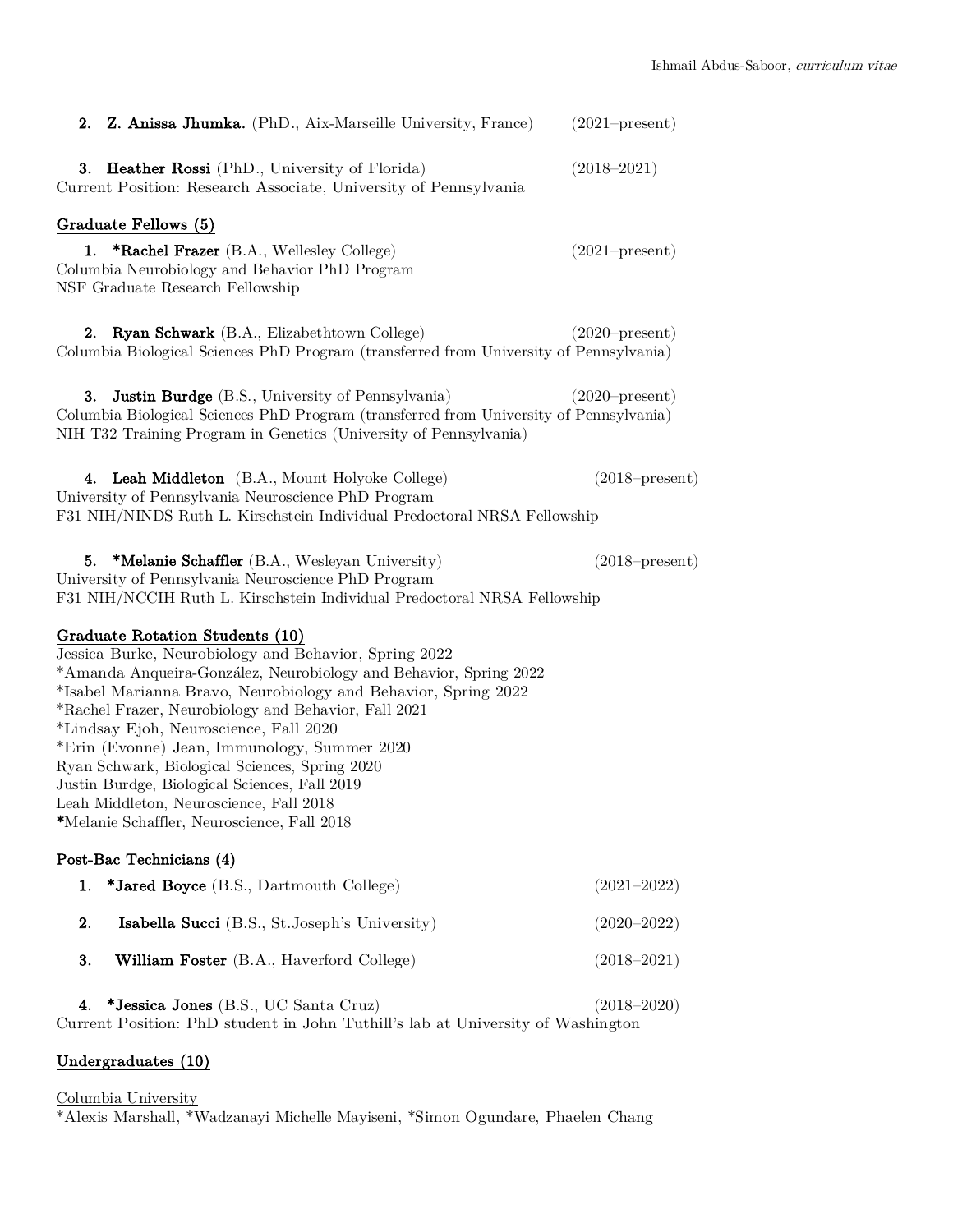### University of Pennsylvania

\*Justin Arnold, Rhoshni Bhasin, Justin Burdge (PhD student at Columbia), Samuel Kaufmann, Nayab Khan (Dental student at NYU), Emma Lu, Lucie Pham, \*Migyana Thomas

# Summer Interns (10)

#### University of Pennsylvania

\*Racquel Amadi, \*Mercedes Davis, \*Kayla Dennis, \*Syphane Gibbs (PhD student at University of Virginia), \*Camille Harrison, Mikayla Joffe, Minah Kwon, \*Mariatu Fayia, Isabella Succi, \*Meghan Wachira

### Graduate Student Qualifying Exam and/or Thesis Advisory Committees

#### Columbia University

Aaron Limoges (Hugo Tejeda lab), Biological Sciences Graduate Group, 2021– present Eliza Jaeger (Maria Tosches lab), Biological Sciences Graduate Group, 2021 Yasmin Ramadan (Oliver Hobert lab), Biological Sciences Graduate Group, 2021– present

### University of Pennsylvania

Erin (Evonne) Jean (Debroski Herbert lab), Immunology Graduate Group. 2022– present Brandon Bastien (Michael Hart lab), Neuroscience Graduate Group. 2020 – present Michelle Klima (Nick Betley lab), Neuroscience Graduate Group. 2020 – present Jessica Wojick (Greg Corder lab), Biology Graduate Group, 2020 Melina Gyparaki (Melike Lakadamyali lab), Biology Graduate Group. 2019 – 2021 Bishwas Sharma (Brian Gregory lab), Biology Graduate Group. 2019 – 2021 Luigim Cifuentes (Marc Fucillo lab), Neuroscience Graduate Group. 2019 Yongjun Li (Amita Sehgal lab), Biology Graduate Group, 2019 Linyang Ju (Shelley Berger lab), Biology Graduate Group, 2019

### Invited Research Talks

| 104. Society of General Physiologists Annual Symposium, Mapping the pain landscape, MBL at Woods Hole   | 9/27/23  |
|---------------------------------------------------------------------------------------------------------|----------|
| 103. Gordon Conference, Amygdala Function in Emotion, Cognition and Disease, Spain                      | 7/11/23  |
| 102. Gordon Conference, Neurotrophic Mechanisms in Health and Disease, Rhode Island                     | 6/1/23   |
| 101. University of Washington, Department of Genome Sciences Seminar                                    | 1/11/23  |
| 100. Keystone Symposium Meeting, Vertebrate Sensory Systems                                             | 10/24/22 |
| 99. Gordon Conference, Optogenetic Approaches to Understanding Neural Circuits and Behavior, Maine      | 7/19/22  |
| 98. Northwestern University, Department of Physiology and Pain Center Seminar Series                    | 6/24/22  |
| 97. Harvard Medical School, Mass. Gen. Hospital, Dpt. of Molecular Biology Seminar Series               | 5/20/22  |
| 96. National Institutes of Health, Understanding Pain Seminar Series                                    | 5/12/22  |
| 95. Columbia University, Stavros Niarchos Foundation Lecture                                            | 4/27/22  |
| 94. Brandeis University, Biology and Neuroscience Colloquium                                            | 3/29/22  |
| 93. UNC Chapel Hill, Society for Black Biomedical Scientists Black History Month Event, Keynote Lecture | 2/28/22  |
| 92. University of Washington, Department of Biological Structure Seminar Series                         | 1/27/22  |
| 91. Penn State College of Medicine, Neural and Behavioral Sciences Department Seminar Series            | 11/18/21 |
| 90. Harvard University, Brain Science Initiative, Neurobiology of Pain Event                            | 11/16/21 |
| 89. Johns Hopkins University, Department of Molecular and Comparative Pathobiology Seminar Series       | 11/12/21 |
| 88. Harvard Medical School, Department of Neurobiology Seminar Series                                   | 10/4/21  |
| 87. Johns Hopkins University, Blaustein Pain Grand Rounds                                               | 9/24/21  |
| 86. University of California San Francisco (UCSF), Neuroscience Seminar Series                          | 9/2/21   |
| 85. Brown University, Samuel M. Nabrit Conference for Early Career Scholars                             | 8/2/21   |
| 84. Newcastle University, UK, Centre for Behaviour and Evolution Seminar Series                         | 7/6/21   |
| 83. Brain Initiative Investigator's Meeting, Social Brain Symposium                                     | 6/17/21  |
| 82. Columbia University, Department of Biological Sciences Seminar Series                               | 5/17/21  |
| 81. Salk Institute for Biological Studies, Thursday Seminar Series                                      | 4/8/21   |
| 80. Williams College, Class of 1960 Scholar Speaker Series                                              | 3/31/21  |
| 79. University of Southern California (USC), Neurobiology Seminar Series                                | 3/22/21  |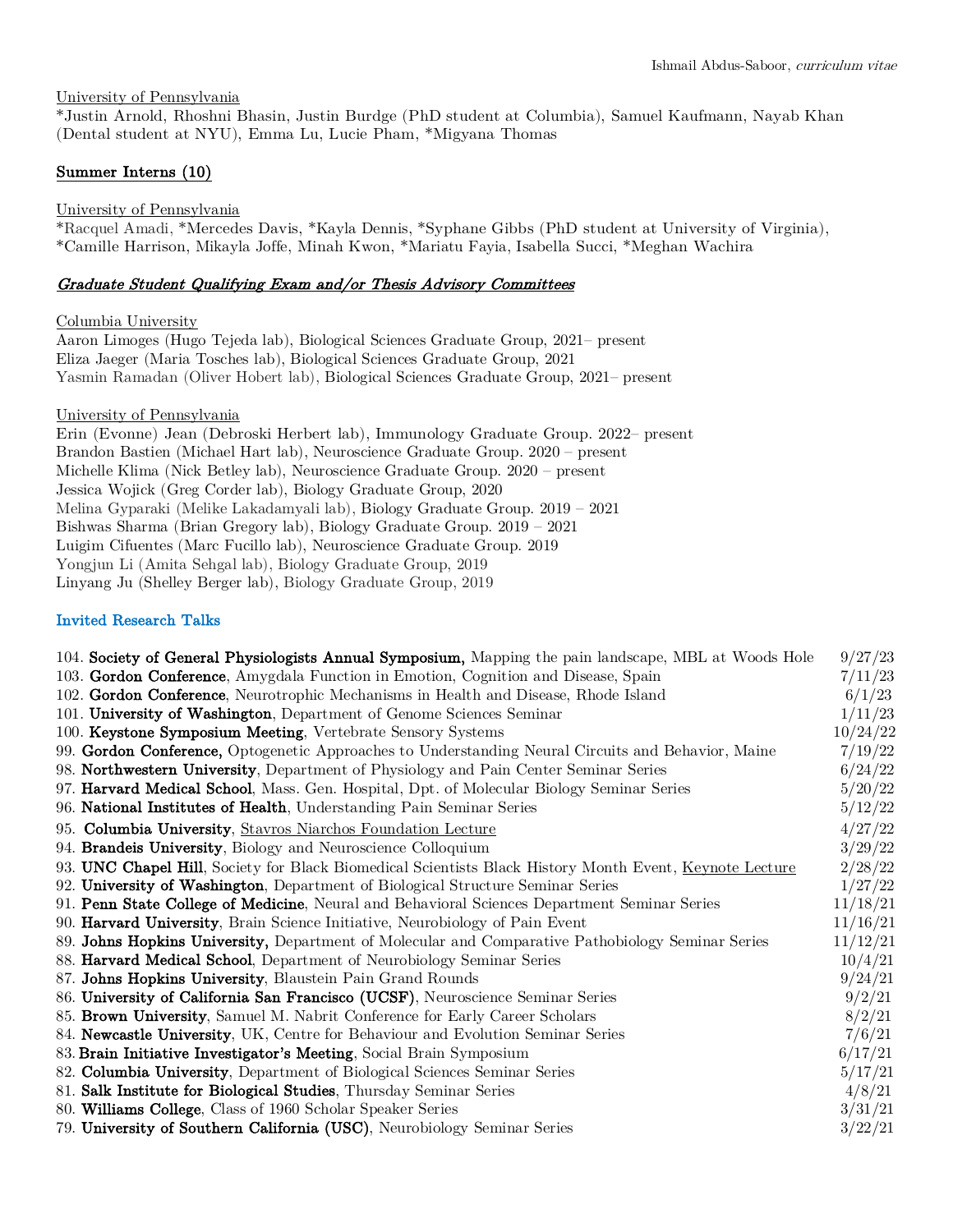| 78. Texas Pain Research Consortium, Seminar Series                                                                                                     | 3/15/21           |
|--------------------------------------------------------------------------------------------------------------------------------------------------------|-------------------|
| 77. George Washington University, IBS Neuroscience Seminar Series                                                                                      | 3/11/21           |
| 76. University College London, Gatsby Computational Neuroscience Series                                                                                | 3/5/21            |
| 75. University of Chicago, Neuroscience Seminar Series                                                                                                 | 2/23/21           |
| 74. New York University School of Medicine, Marie Daly Speaker Series                                                                                  | 2/19/21           |
| 73. Duke University, Department of Neurobiology Seminar Series                                                                                         | 2/16/21           |
| 72. Allen Institute for Brain Science, Inaugural Black History Month Seminar Series                                                                    | 2/9/21            |
| 71. Middlebury College, Neuroscience Seminar Series                                                                                                    | 2/5/21            |
| 70. University of California San Diego (UCSD), Neuroscience Seminar Series                                                                             | 1/12/21           |
| 69. Northeastern University, Biology Colloquium                                                                                                        | 12/7/20           |
| 68. Washington University in St. Louis, Anesthesiology Research Seminar Series                                                                         | 12/1/20           |
| 67. Weill Cornell Medicine, Frontiers in Neuropsychiatry Seminar Series                                                                                | 11/24/20          |
| 66. University of Pittsburgh & Carnegie Mellon University, CNBC ERC Series                                                                             | 11/18/20          |
| 65. UT Health San Antonio, Deparment of Pharmacology & Center for Biomedical Neuroscience                                                              | 11/11/20          |
| 64. Johns Hopkins University, Department of Biology Seminar Series                                                                                     | 11/5/20           |
| 63. University of Iowa, Neuroscience Institute Seminar Series                                                                                          | 10/30/20          |
| 62. Neuromatch Meeting, Keynote Lecture                                                                                                                | 10/28/20          |
| 61. University of Michigan, Department of Molecular, Cell, Developmental Biology                                                                       | 10/16/20          |
| 60. Johns Hopkins University, Department of Biochemistry and Molecular Biology                                                                         | 10/12/20          |
| 59. Columbia University, Zuckerman Institute, Breakthroughs in Neuroscience Series                                                                     | 9/29/20           |
| 58. National Institutes of Health, Animal Genetics Consortium                                                                                          | 9/24/20           |
| 57. Drexel University, Department of Neurobiology and Anatomy Seminar Series                                                                           | 9/23/20           |
| 56. Georgetown University, Department of Pharmacology and Physiology                                                                                   | 9/10/20           |
| 55. National Institutes of Health, Early Career Investigators in Addiction Neuro Series                                                                | 8/12/20           |
| 54. University of Pennsylvania, Diversity Action Plan in Genomics summer program                                                                       | 8/3/20            |
| 53. Johns Hopkins University, Department of Pharmacology & Molecular Sciences                                                                          | 7/22/20           |
| 52. Stanford University & Chinese Academy of Sciences; Neuro Zoom                                                                                      | 7/6/20            |
| 51. University of Virginia, Neuroscience Department, Inaugural Juneteenth Lecture                                                                      | 6/15/20           |
| 50. Pain Research Forum; moderated by Cheryl Stucky, Wisconsin                                                                                         | 3/24/20           |
| 49. Rowan University, Molecular and Cellular Biosciences Seminar Series                                                                                | 2/28/20           |
| 48. Temple University, Neuroscience Seminar Series                                                                                                     | 2/12/20           |
| 47. Keystone Symposium, "Pain: Aligning the Target", Colorado                                                                                          | 2/3/20            |
| 46. University of Pennsylvania, Dermatology Research Seminar Series                                                                                    | 1/14/20           |
| 45. University of Pennsylvania, Neuroscience Graduate Group Public Lecture on Pain                                                                     | 12/5/19           |
| 44. University of Pennsylvania, Psychology Department Colloquium Series                                                                                | 12/2/19           |
| 43. Annual Biomedical Conference for Minority Students (ABRCMS), California                                                                            | 11/16/19          |
| 42. University of Texas at Dallas, School of Behavioral and Brain Sciences                                                                             | 11/7/19           |
| 41. Lasalle University, Department of Biology                                                                                                          | 10/1/19           |
| 40. University of Illinois at Chicago, Integrative Neuroscience Seminar Series                                                                         | 9/26/19           |
| 39. Fox Chase Cancer Center, Molecular Therapeutics Department                                                                                         | 6/20/19           |
|                                                                                                                                                        |                   |
| 38. University of Pennsylvania, SUIP Faculty Research Seminar<br>37. University of Maryland Baltimore County, Dpts. of Biology; Chemistry/Biochemistry | 6/12/19<br>5/8/19 |
| 36. University of Washington, Neuroscience Seminar Series                                                                                              |                   |
|                                                                                                                                                        | 3/14/19           |
| 35. North Carolina A&T State University, Department of Biology                                                                                         | 1/23/19           |
| 34. University of California Santa Cruz, Dpt. Molecular, Cell, Developmental Biology                                                                   | 1/14/19           |
| 33. St. Joseph's University, Department of Biology                                                                                                     | 11/14/18          |
| 32. University of Pennsylvania, Undergraduate Neuroscience Honors Society                                                                              | 12/4/18           |
| 31. University of Pennsylvania, Center for Neurobiology and Behavior Seminar                                                                           | 10/26/18          |
| 30. Mid-Atlantic Pharmacology Society Meeting, Philadelphia, PA                                                                                        | 9/27/18           |
| 29. University of Pennsylvania, mindCORE Seminar Series                                                                                                | 9/4/18            |
| 28. Gordon Conference, Molecular and Cellular Neurobiology, Hong Kong                                                                                  | 7/3/18            |
| 27. National Institutes of Health, Pain Consortium Symposium                                                                                           | 5/31/18           |
| 26. Rockefeller University, Sense to Synapse Conference                                                                                                | 5/12/18           |
| 25. Vanderbilt University School of Medicine, Emerging Scholars Lecture                                                                                | 5/3/18            |
| 24. Meharry Medical College, Department of Biochemistry and Cancer Biology                                                                             | 5/2/18            |
| 23. Bryn Mawr College, Chemistry Colloquia Series                                                                                                      | 4/16/18           |
| 22. Duke University, Department of Pharmacology                                                                                                        | 2/20/18           |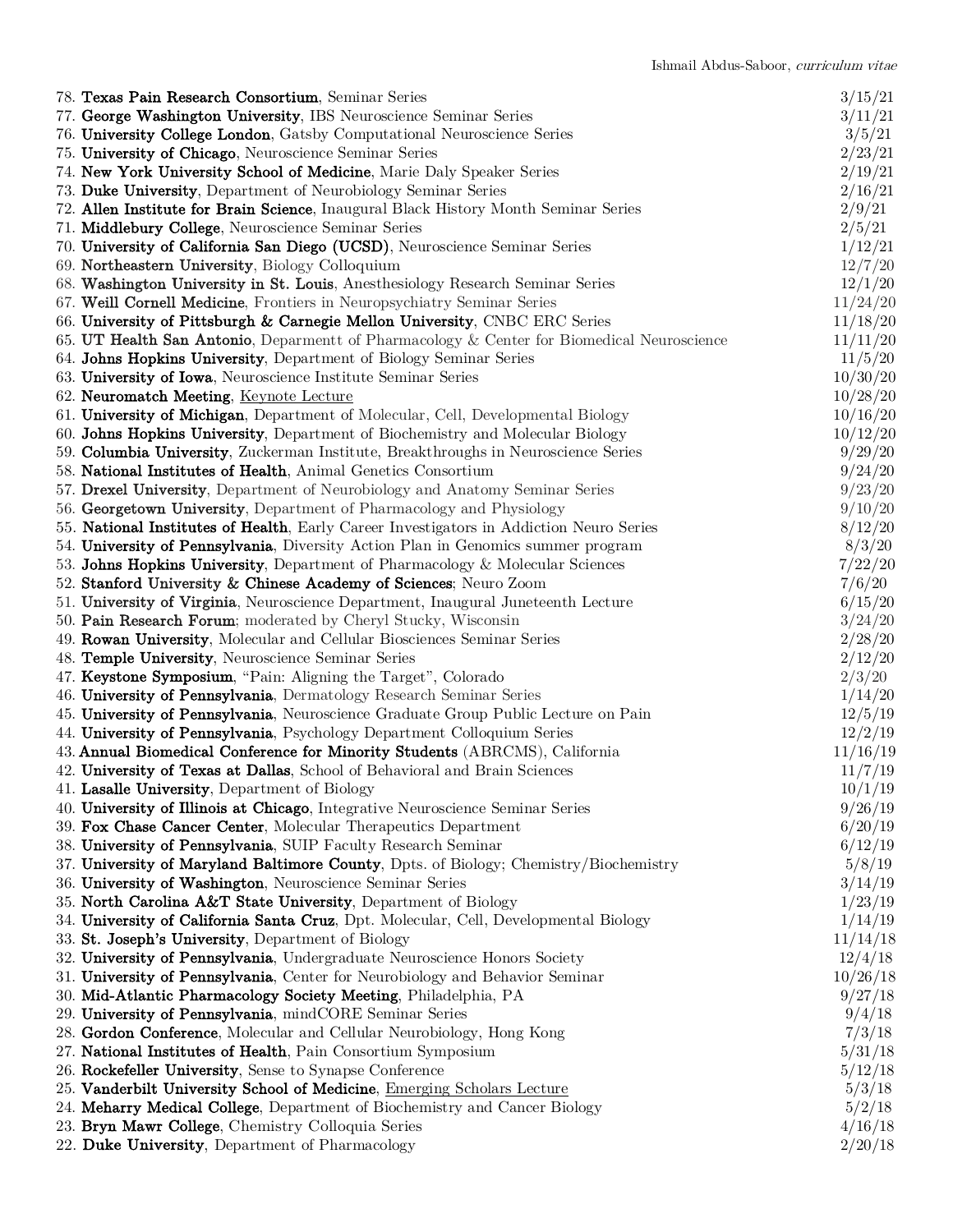| 21. New York University, Department of Oral Surgery                                | 2/7/18   |
|------------------------------------------------------------------------------------|----------|
| 20. University of Pennsylvania, Department of Biology                              | 1/11/18  |
| 19. University of Pennsylvania, Department of Oral Surgery & Pharmacology          | 12/14/17 |
| 18. Johns Hopkins University, Department of Pharmacology & Molecular Sciences      | 12/12/17 |
| 17. Temple University, Center for Substance Abuse Research                         | 12/7/17  |
| 16. Society for Neuroscience Meeting, Washington D.C.                              | 11/11/17 |
| 15. <b>Haverford College</b> , Department of Biology                               | 4/3/17   |
| 14. Syracuse University, Department of Biology                                     | 3/10/17  |
| 13. University of Pennsylvania, SACNAS Chapter Science Café Seminar Series         | 2/16/17  |
| 12. Rutgers University Camden, Department of Biology                               | 1/19/17  |
| 11. Swarthmore College, Department of Biology                                      | 11/30/16 |
| 10. Mount Holyoke College, Department of Biological Sciences                       | 11/8/16  |
| 9. University of Pennsylvania Dental School, Levy Series                           | 10/27/16 |
| 8. Bucknell University, Department of Biology                                      | 10/3/16  |
| 7. Rutgers University Camden, Department of Biology                                | 3/10/16  |
| 6. Virginia Tech University, Department of Biochemistry                            | 1/13/16  |
| 5. 2nd International Symposium on Olfaction, Paris                                 | 9/19/13  |
| 4. University of Pennsylvania, Genetics Symposium                                  | 11/28/12 |
| 3. University of Pennsylvania, Cell and Molecular Biology Annual Symposium         | 10/11/11 |
| 2. International <i>C.elegans</i> Meeting, Los Angeles, CA                         | 6/26/11  |
| 1. Society for Dev. Bio. Meeting, Phila., PA, award for best graduate student talk | 6/3/11   |

## Media Coverage and Feature Stories

- Penn's MindCORE, "Beyond the CV: Stories from Faculty." 2021. Interview on YouTube
- Nature Biotechnology, 2021. Twitter highlight during Black History Month.
- Rita Allen Foundation, 2020. "Announcing the 2020 Rita Allen Foundation Award in Pain Scholars"
- Cell Press, 2020. "100 inspiring black scientists in America."
- Katherine Baillie, 2019. "The Science of Sensations" Penn Today.
- Stephanie Stahl, 2018. "From Central High School to His Own Lab, Penn Scientist Focused on Finding Better Treatments for Pain." https://philadelphia.cbslocal.com/2018/09/11/central-high-school-graduate-pennmedicine/ CBS Philadelphia TV Special
- Marla Vacek Broadfoot, 2018. "How early STEM program and mentors paved the way for a career in science." Burroughs Wellcome Fund Feature Article.
- Gregory Richter, 2018. "PennPORT (al) into a Thriving Science Career." Penn Medicine News.

### Podcast Interviews

• Pain Research Forum Pain Beat Podcast: "Measuring Pain Behavior." Interviewed w/ Vivianne Tawfik, Mark Zylka, Carl Saab by Tayler Sheahan and Rebecca Seal 4/2/21

| Nautilus Magazine, <i>Ignorance</i> . Interviewed by Leslie Vosshall and Stuart Firestein         | 2/24/21 |
|---------------------------------------------------------------------------------------------------|---------|
| Carry the One Radio: "Pain the Invisible Disease, Treatment, and Research." Interviewed alongside |         |
| Allan Basbaum by UCSF graduate students                                                           | 11/2/20 |
| Penn Science Policy and Diplomacy Group Podcast                                                   | 2/18/20 |
| HBCU Digest Radio: "HBCU Voices of STEM Excellence"                                               | 7/26/18 |

### University Service

### Columbia University

| 2022      | Reviewer, Research Initiatives in Science & Engineering $(RISE)$ competition        |
|-----------|-------------------------------------------------------------------------------------|
| 2022      | Reviewer, Presidential Scholars in Society and Neuroscience Postdoctoral Fellowship |
| 2021–2022 | Faculty Search Committee, Zuckerman Mind Brain Behavior Institute                   |

University of Pennsylvania

| $2020 - 2021$ | Seminar Committee, Biology Department                                  |
|---------------|------------------------------------------------------------------------|
| 2020          | Ad hoc Faculty Recruitment Committee, Biology Department               |
| 2020          | Recruitment Day Chair for Ph.D. admissions weekend, Biology Department |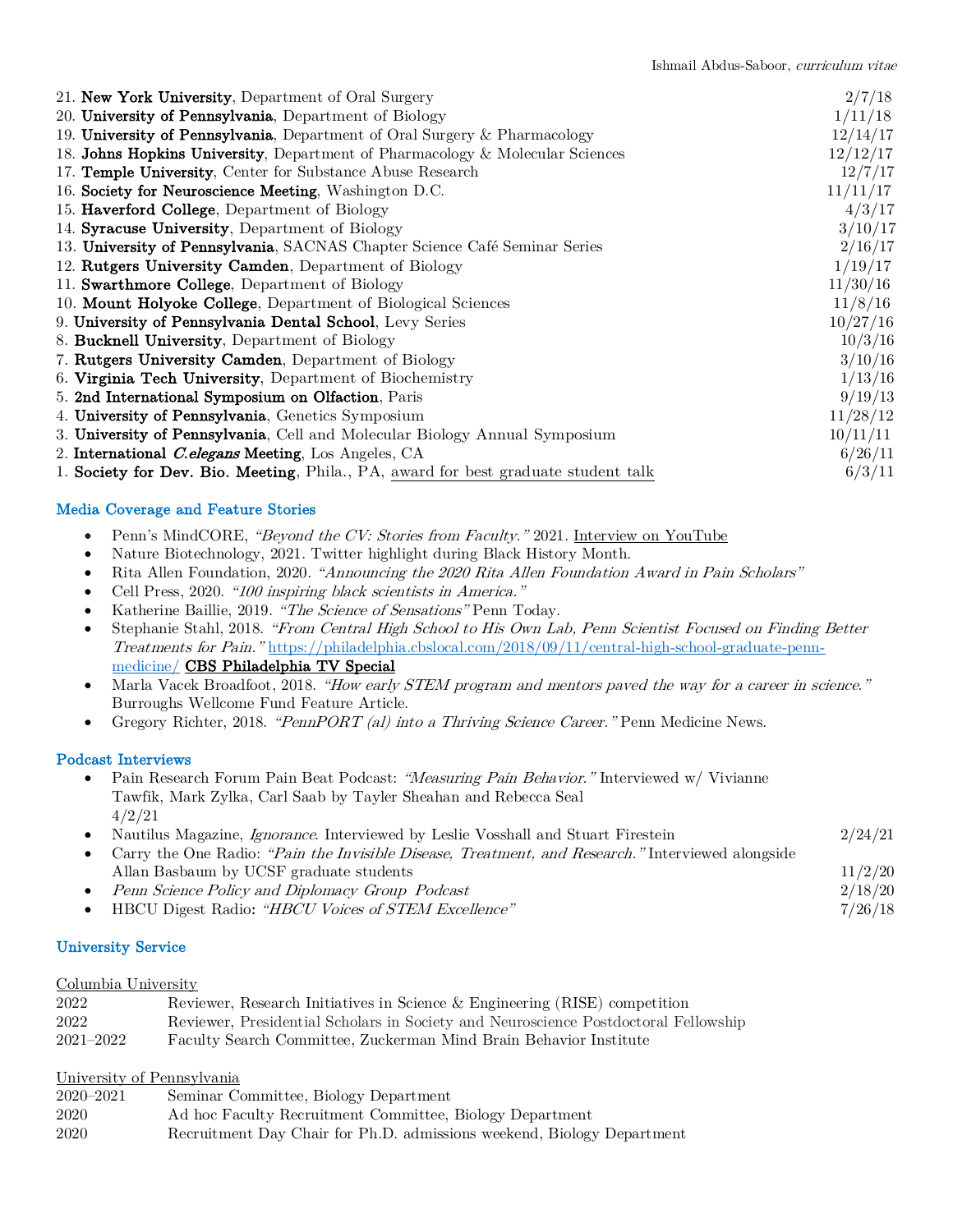- 2020–2021 Member, Dean's Council on Diversity
- 2020–2021 Seminar Committee, Department of Neuroscience
- 2020–2021 Faculty Advisory Board, E.E. Just Biomedical Society for underrepresented minority PhD students in Biomedical Graduate Studies
- 2019–2020 Member, Dean's Committee for "Mapping the Mind"
- 2018–2020 Co-Director, Mentoring Circle Program for underrepresented minority students

### Professional Service

### Editorial Board Service:

| $2021 -$ | Editorial Board, <i>Neurobiology of Pain</i> |
|----------|----------------------------------------------|
| $2020 -$ | Editorial Board, Cell Reports                |
| $2020 -$ | Board of Reviewing Editors, eLife            |

Conference Organization: Session Chair: Keystone Symposium on Pain (2020), Session Chair: US Association for the Study of Pain Annual Meeting; 2 sessions (2020)

Study Section/Grant Reviewer: Chan Zuckerberg Biohub Investigators (2021), Burroughs Wellcome Fund Graduate Diversity Enrichment Program (2019), Department of Defense Neurophysiology of Cognition (2020), NIH/NINDS F99/K00 Blueprint D-SPAN Award (2020)

Journal Reviewer: Cell, Neuron, Nature Communications, Science Advances, Nature Reviews Neuroscience, eLife, Pain, PLoS Biology, Journal of Neuroscience, Cell Reports, Methods in Cell Biology, Molecular Pain, Neuroscience, Neuroscience Letters, Pain Reports, PLoS One, Star Protocols

### **Outreach**

| 2021     | Speaker, Columbia's Zuckerman Institute, Diversity Funding Opportunities at NIH                      |
|----------|------------------------------------------------------------------------------------------------------|
| 2021     | Black-in-Stem conversation with Rutgers Camden University MARC students                              |
| 2020     | Speaker, Harvard Medical School Black Postdoctoral Association                                       |
| 2020     | Speaker, Monell Chemical Senses Center, Diversity Journal Club                                       |
| 2020     | Feature Interview for middle school book project "Healthy NewsWorks"                                 |
| $2020\,$ | Panelist, Postdoc Association (BPP) event, "Pursuing an Academic Career"                             |
| 2019     | Speaker, NIH Conference on Advancing Diversity Programs                                              |
| 2019     | Panelist, NIH/ENDURE program for underrepresented minority trainees, SFN Neuroscience Annual Meeting |
| 2019     | Panelist, mindCORE event, "Navigating the academic job market"                                       |
| 2019     | Abdus-Saboor lab Science Day for 25 elementary students in West Philly                               |
| 2019     | Panelist, Center for Teaching and Learning "Workshop on Inclusive Teaching"                          |
| 2018     | Panelist, Lasalle University STEM underrepresented minority day                                      |
| 2018     | Speaker, SMASH STEM program for high school minority students                                        |
| 2018     | Panelist, Society for Neuroscience Meeting, NIH Blueprint Diversity F99/K00 fellows                  |
| 2018     | Panelist, Inaugural PennView Postdoc Diversity Initiative                                            |
| 2017     | Invited Speaker, "March for Science" Philadelphia, PA                                                |
| 2017     | Panelist, Alpha Kappa Alpha Sorority Ascend high school career fair                                  |
| 2017     | Facilitator, Penn   Post-bac & Summer URM Intern students, "Writing Your 1st Manuscript"             |
| 2017     | Panelist, Career Panel, Penn Cell and Molecular Biology PhD Program Symposium                        |
| $2017\,$ | Facilitator, Penn   HHMI BioInteractive Teaching Workshop for Faculty                                |
| 2017     | Invited Lecturer, "Neuroscience Symposium" The Baldwin School, Bryn Mawr, PA                         |
| 2016     | Panelist, Diversity in STEM workshop, Penn Center for Teaching and Learning                          |
| 2016     | Program Organizer for URM interns at Penn, "Graduate School Admissions Process"                      |
| $\,2016$ | Program Organizer for workshop on obtaining NSF grants as new faculty                                |
| 2016     | Career Development Panelist, "Penn Honors Diversity Symposium"                                       |
| 2016     | Science Fair poster judge, Lincoln University & Penn                                                 |
| 2016     | Invited Lecture, "Optogenetics and Pain" Friends Central School, Wynnewood, PA                       |
| $\,2016$ | Invited Lecture, Penn Undergraduate Neuroscience Society, "Pain in the Brain"                        |
| 2012     | Poster Judge at Diversity session, American Society for Cell Biology Annual Meeting                  |
| 2011     | Panelist, McNair Scholars forum for undergraduate seniors Penn                                       |